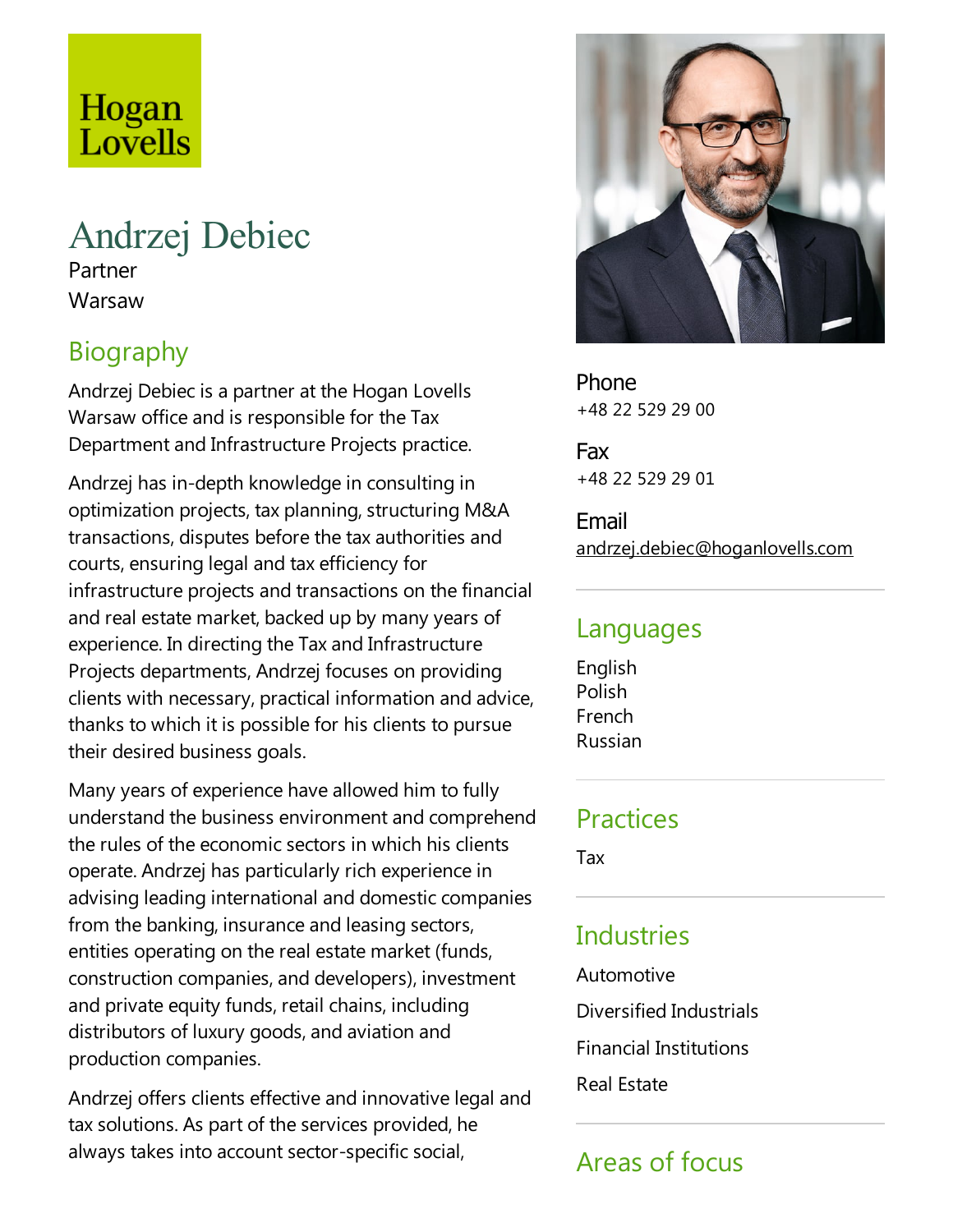economic, and political conditions, as well as the needs that are reported by clients in relation to the tasks assigned.

Since the day it was established, Andrzej has overseen the Infrastructure Projects Practice of the Warsaw office. Currently, it is one of the most recognized and appreciated practices of this type in Poland. To a large extent, this is based on the conviction of clients that the advice provided takes into account not only the legal and tax aspects of implemented projects, but also the clients' business assumptions and objectives.

## Representative experience

Advises BBI Group on realisation of real estate transactions, including acquisition of 'Zlota 44' building, realisation of 'KONESER' venture, structuring of the 'Plac Unii' investment.

Advised Sita Zielona Energia on construction of Poznań incineration plant and cooperation under PPP agreement, the first PPP deal in the energy-from-waste sector in Poland.

## Awards and rankings

- Public procurement (Poland), Recommended, Legal <sup>500</sup>, 2020
- Tax (Poland), Leading Individual, Legal 500 EMEA, 2018-2020
- Tax (Poland), Recommended, Legal 500 EMEA, 2019-2020
- **Public Law, Legal 500 EMEA, 2018-2019**
- **Chambers Europe: Andrzej Debiec has a "very deep"** knowledge" of the Polish tax market. Sources note that he "pays a great deal of attention to the details and is highly focused on client service.", 2014
- Andrzej Debiec cooperates closely with the French-Polish Chamber of Commerce (CCIFP), and is responsible for the preparation of the tax part of the "White Book", a CCIFP publication aimed at facilitating doing business in Poland.
- $\blacksquare$  Clients choose Andrzej Debiec for his excellent track

Business Restructuring and Tax Capital Markets and Tax International Tax Planning Investment Funds and Tax TaxLegislation and Policy M&A and Tax Real Estate Tax and REITs Stamp Tax Tax Disputes and Controversy Tax Exempt Tax Valuation Value Chain Optimization VAT and Indirect Tax

## Education and admissions

### **Education**

LL.M., Faculty of Law and Administration, University of Warsaw, 1990

### **Memberships**

The Warsaw Bar Association (1995)

The National of Chamber of Tax Advisors (1998)

### Bar admissions and qualifications

The Circuit Chamber of Legal Counsel in Warsaw

The National Chamber of Tax Advisors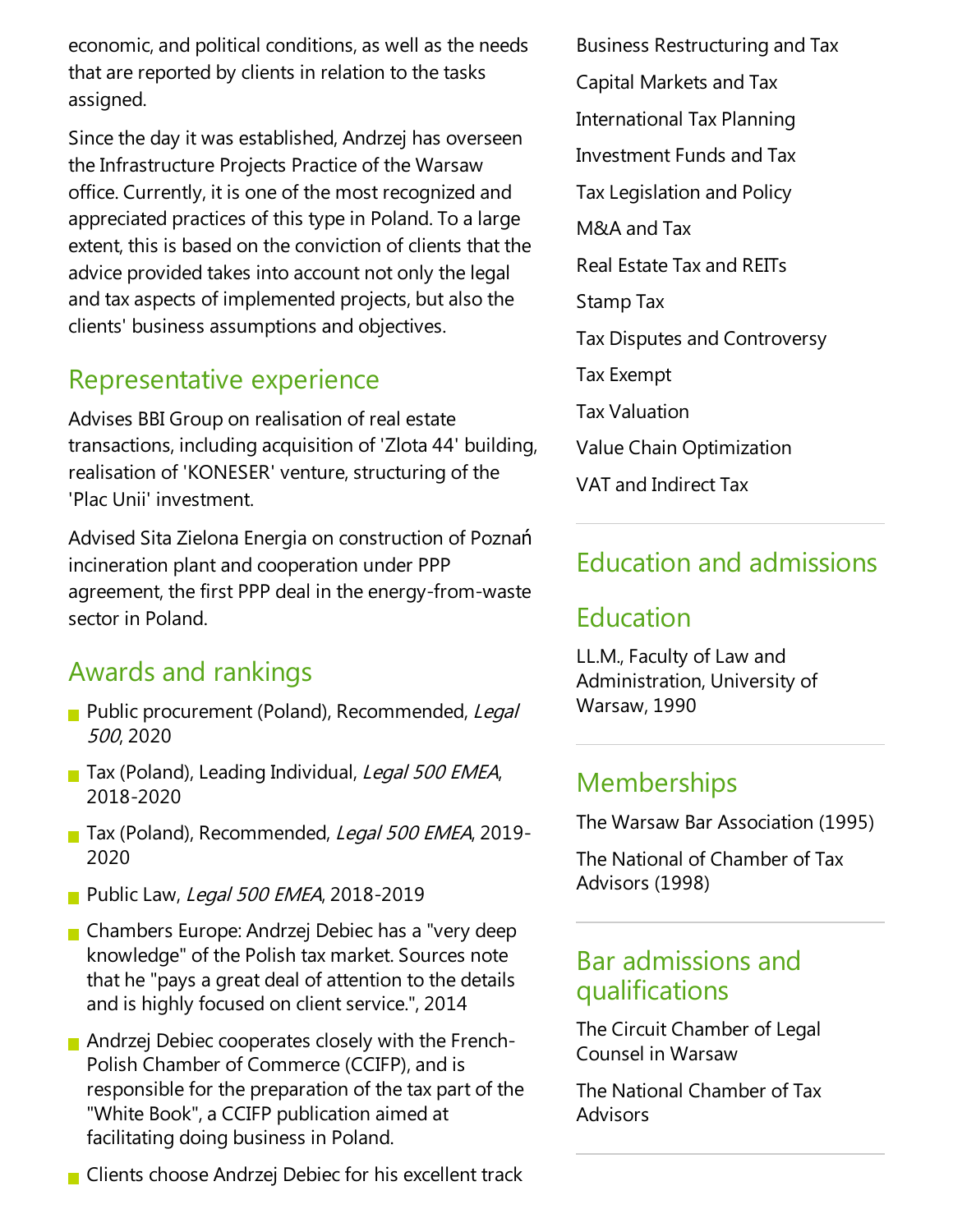record in litigation with the tax authorities. They also appreciate his wide knowledge and understanding of their needs. He focuses on the tax aspects of M&A transactions and infrastructure projects an, Chambers Global, 2015

- Andrzej Debiec is active as a member of the editorial board of "Monitor Podatkowy" (a recognised specialty magazine for tax experts).
- Andrzej Debiec is 'an absolute star, but his colleagues are also perfect'., Legal 500 EMEA, 2015
- On 10 July 2013 Andrzej Debiec was awarded by Warsaw City Council the Medal - Merit for the City of Warsaw".The distinction was granted the group of initiators advising on the amendments in Local Government Revenue Law - so called "Janosikowe", Warsaw City Council the Medal, 2013
- Andrzej Debiec was recommended for his tax expertise by European Legal Experts, 2005-2010
- **Andrzej Debiec was awarded by the monthly Fleet** Magazine(Magazine's publisher cooperates closely with the biggest and most important Automotive Associations in Poland) title of "Man of the decade 2001-2011" in the field of Polish fleet market. Andrzej clo, 2001-2011

### Latest thinking and events

- **News** 
	- **Lifting the state of epidemic effects on economic** entities
- **News** 
	- Zniesienie Stanu Epidemii Skutki Dla Podmiotów Gospodarczych
- **Press Releases** 
	- $\blacksquare$  Hogan Lovells advises Gutenberg Capital on the purchase of Power Park Opole
- **Analysis** 
	- **Assistance to Ukrainian citizens in Poland**
- **Press Releases** 
	- **Hogan Lovells advises Gutenberg Capital on its** preliminary agreement to purchase Power Park Opole

### Court admissions

Poland